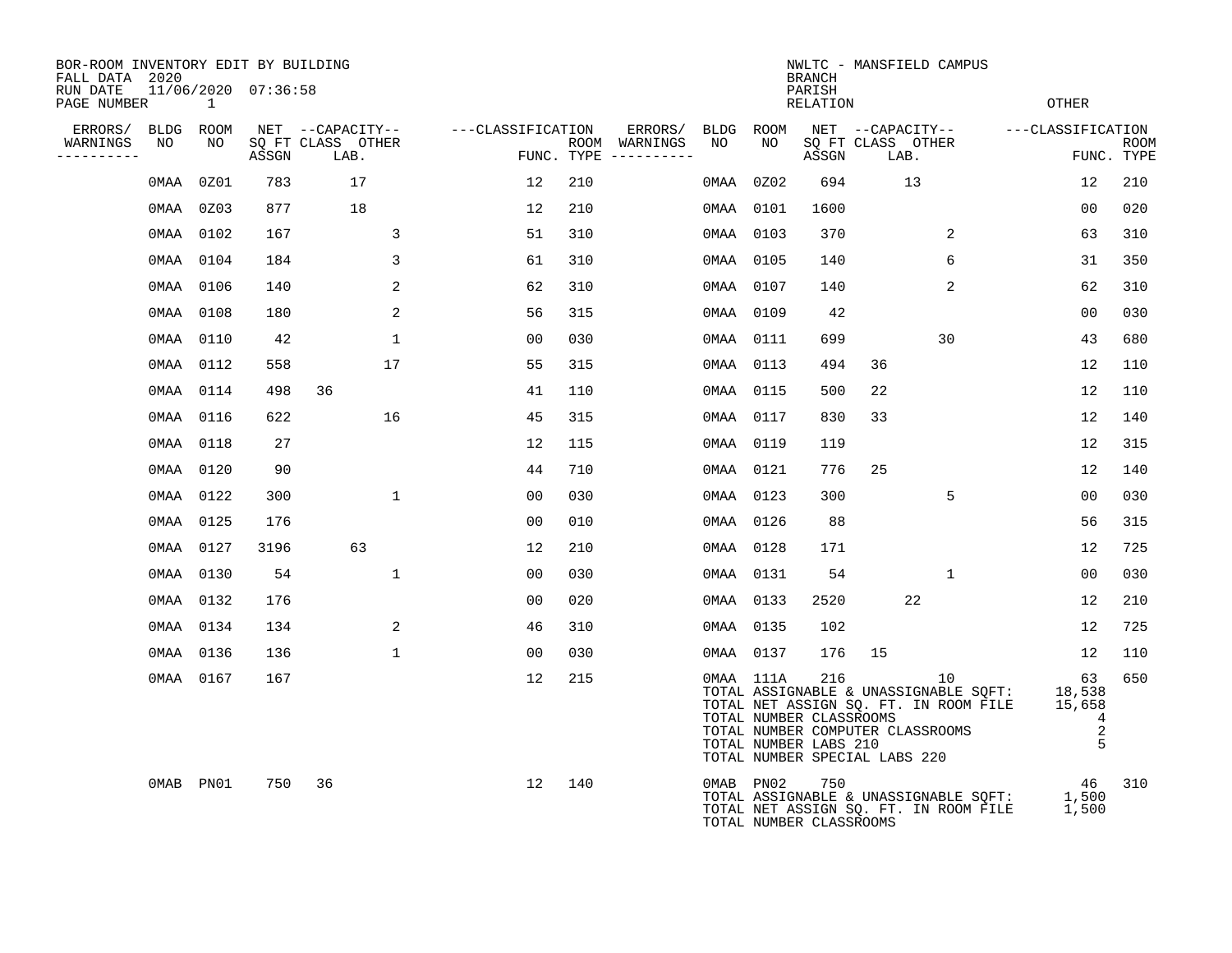| BOR-ROOM INVENTORY EDIT BY BUILDING  |                                   |                         | NWLTC - MANSFIELD CAMPUS         |                   |
|--------------------------------------|-----------------------------------|-------------------------|----------------------------------|-------------------|
| 2020<br>FALL DATA                    |                                   |                         | BRANCH                           |                   |
| 11/06/2020 07:36:58<br>RUN DATE      |                                   |                         | PARISH                           |                   |
| PAGE NUMBER                          |                                   |                         | RELATION                         | OTHER             |
| ERRORS/<br>NET<br>BLDG<br>ROOM       | ---CLASSIFICATION<br>--CAPACITY-- | ERRORS/<br>ROOM<br>BLDG | NET<br>--CAPACITY--              | ---CLASSIFICATION |
| WARNINGS<br>SO FT CLASS<br>NO<br>NO. | OTHER<br><b>ROOM</b>              | NO<br>WARNINGS<br>NO.   | SO FT CLASS<br>OTHER             | <b>ROOM</b>       |
| ASSGN                                | LAB.                              | FUNC. TYPE $------$     | ASSGN<br>LAB.                    | FUNC. TYPE        |
|                                      |                                   |                         | TOTAL NUMBER COMPUTER CLASSROOMS |                   |
|                                      |                                   |                         | TOTAL NUMBER LABS 210            |                   |
|                                      |                                   |                         | TOTAL NUMBER SPECIAL LABS 220    |                   |